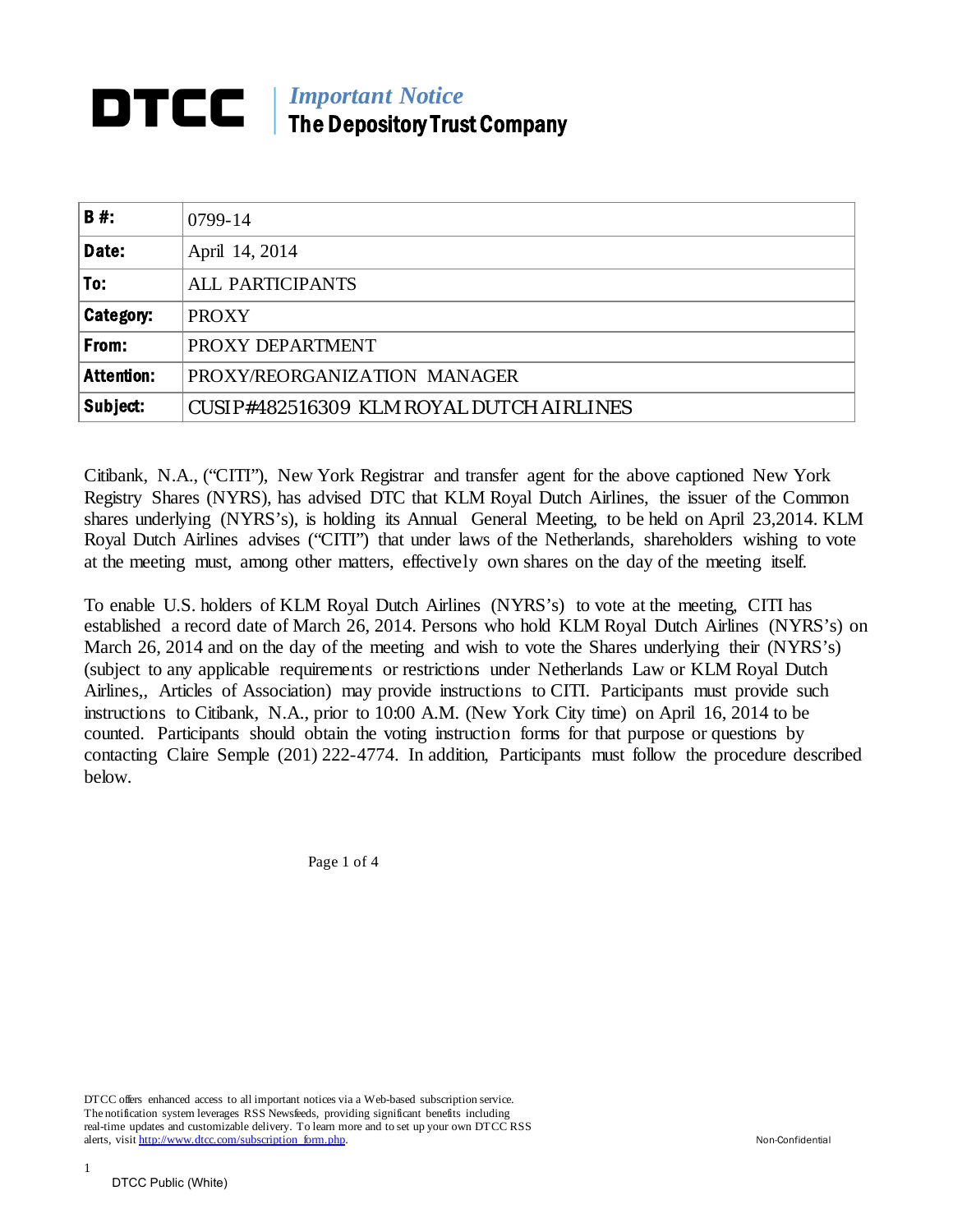To provide Citibank, N.A, with assurance that (NYRS's), on which it has received voting instructions from a Participant will still be held in that Participant's account on the meeting date, DTC has agreed to segregate positions on which voting instructions have been filed under a separate contra-CUSIP number, The number to be used for this purpose is (482516994). A Participant filing voting instructions with Citibank, N.A., on a position in its DTC account will be asked to provide Citibank, N.A., as a part of those instructions a letter authorizing DTC to have its nominee, Cede & Co., execute a proxy on the Participant's behalf and to take certain other actions (described below). The form of the authorization letter and the proxy are attached, extra copies will be available from Citibank, N.A.

Citibank N.A., will advise DTC of all voting instructions received under this procedure and provide DTC with the proxy forms and the authorization letters signed by Participants relating to those instructions. For each such instruction, DTC will then execute the proxy, temporarily deduct the position being voted from the Participant's holdings under the KLM Royal Dutch Airlines (NYRS's) CUSIP (482516309), temporarily credit the position to an account maintained for Citibank, (NYRS's) Contra-CUSIP #(482516994). DTC will return this position to the Participant's account under the base CUSIP number upon instructions from Citibank once the blocking process has been completed, this should occur after the meeting takes place on April 23, 2014.

Inquiries regarding this notice should be directed to Ralph Graves at (212) 855-5187 or Steven McGregor at (212) 855-5198.

**Attachments**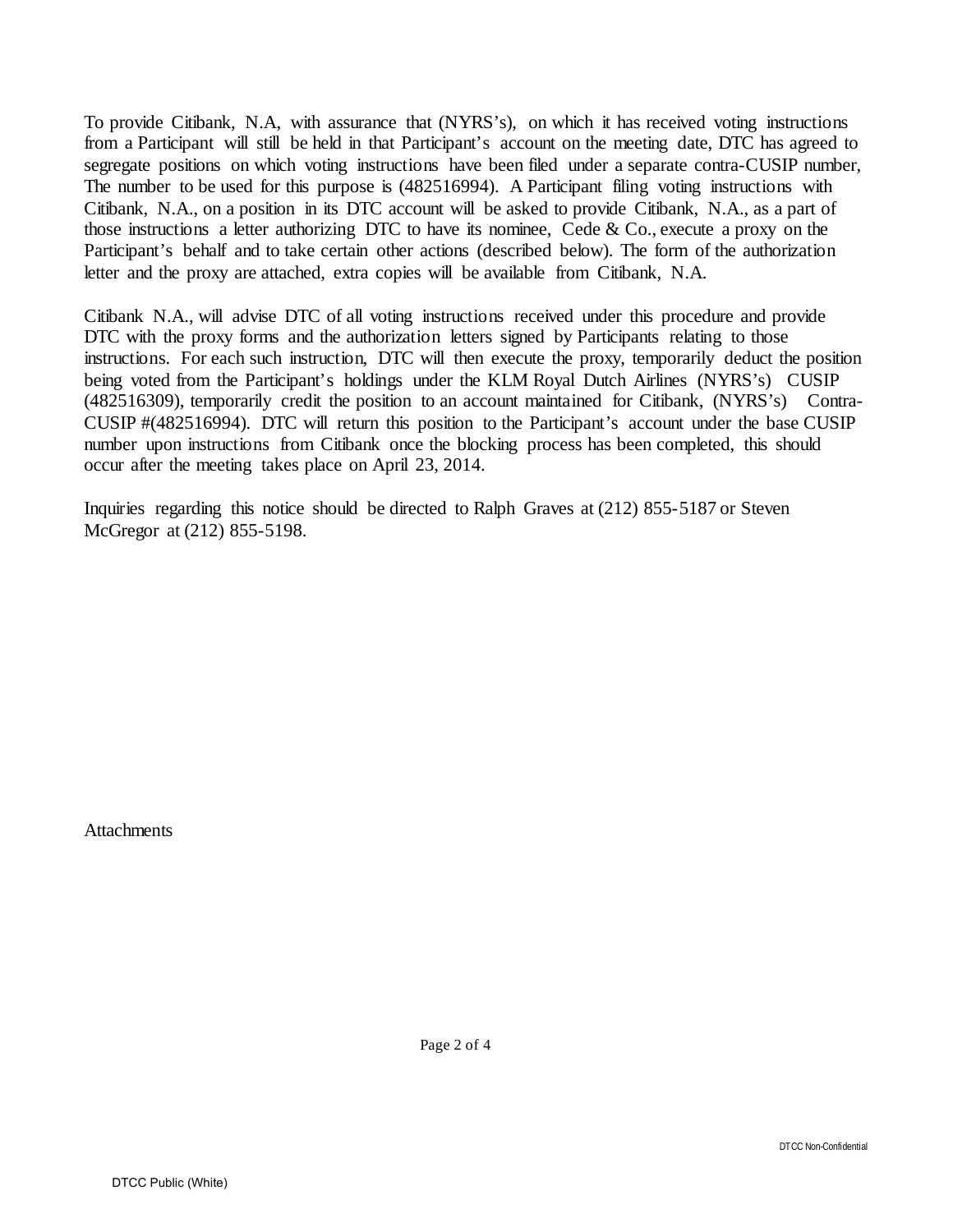## **THE DEPOSITORY TRUST COMPANY 55 WATER STREET NEW YORK, NY 10041**

## **VIA FACSIMILE (201) 222-4593**

CITIBANK, N.A. ("CITIBANK") C/O COMPUTERSHARE 480 WASHINGTON BLVD. JERSEY CITY, NJ 07303 ATTN: Claire Semple ADR DEPARTMENT

FOR PURPOSES OF ATTENDING THE ANNUAL GENERAL MEETING OF SHAREHOLDERS OF KLM ROYAL DUTCH AIRLINES, A CORPORATION ORGANIZED UNDER THE LAWS OF THE NETHERLANDS ("THE COMPANY"), TO BE HELD ON APRIL 23, 2014.

CEDE & CO., THE NOMINEE OF THE DEPOSITORY TRUST COMPANY, ('DTC') CERTIFIES THAT ON THE INSTRUCTIONS OF THE PARTICIPANT NAMED BELOW, DTC HAS DELIVERED TO A DTC ACCOUNT MAINTAINED ON BEHALF OF "CITIBANK, N.A." THE NUMBER OF NEW YORK REGISTRY SHARES (NYRS), SPECIFIED BELOW, WHICH (NYRS,s) REPRESENT OF NEW YORK REGISTRY SHARES OF THE COMPANY, UNTIL "CITIBANK" ADVISES DTC THAT THE MEETING HAS CONCLUDED. CEDE & CO. HEREBY APPOINTS SUCH PARTICIPANTS AS ITS AGENT AND PROXY TO GIVE OR CONFIRM ALL SUCH INSTRUCTIONS TO "CITIBANK" AS MAY BE NECESSARY OR APPROPRIATE TO IDENTIFY THE BENEFICIAL OWNER (S) OF THE NUMBER OF (NYRS,S) SPECIFIED BELOW AND TO ENABLE THE PARTICIPANT OR THE BENEFICIAL OWNER (S) OF THE (NYRS,s) REPRESENTED BY THE (NYRS,s) SPECIFIED BELOW TO ATTEND AND ADDRESS THE MEETING AND VOTE THEREAFTER.

THIS PROXY IS REVOCABLE ANY TIME AND IN ANY MANNER, INCLUDING BUT NOT LIMITED TO THE FILING BY CEDE & CO., WITH "CITIBANK" OF AN INSTRUMENT SIMILAR TO THIS INSTRUMENT RELATING TO THE VOTING OF (NYRS,s) SPECIFIED BELOW AT THE MEETING. THE FILING OF WHICH INSTRUMENT SHALL REVOKE ALL THE AGREEMENTS AND INSTRUCTIONS SPECIFIED HEREIN.

NAME OF PARTICPANTS

\_\_\_\_\_\_\_\_\_\_\_\_\_\_\_\_\_\_\_\_\_\_\_\_\_\_\_\_\_\_\_\_\_\_\_\_\_\_\_\_\_\_\_\_\_\_\_\_\_ NUMBER OF NEW YORK REGISTRY SHARES

\_\_\_\_\_\_\_\_\_\_\_\_\_\_\_\_\_\_\_\_\_\_\_\_\_\_\_\_\_\_\_\_\_\_\_\_\_\_\_\_\_\_\_\_\_\_\_\_\_

DATED: \_\_\_\_\_\_\_\_\_\_\_\_\_\_\_\_\_\_\_\_\_\_\_\_\_2014 \_\_\_\_\_\_\_\_\_\_\_\_\_\_\_\_\_\_\_\_\_\_\_\_\_\_\_\_\_\_\_\_\_\_\_\_\_

FACSIMILE SIGNATURE OF CEDE &CO.

Page 3 of 4